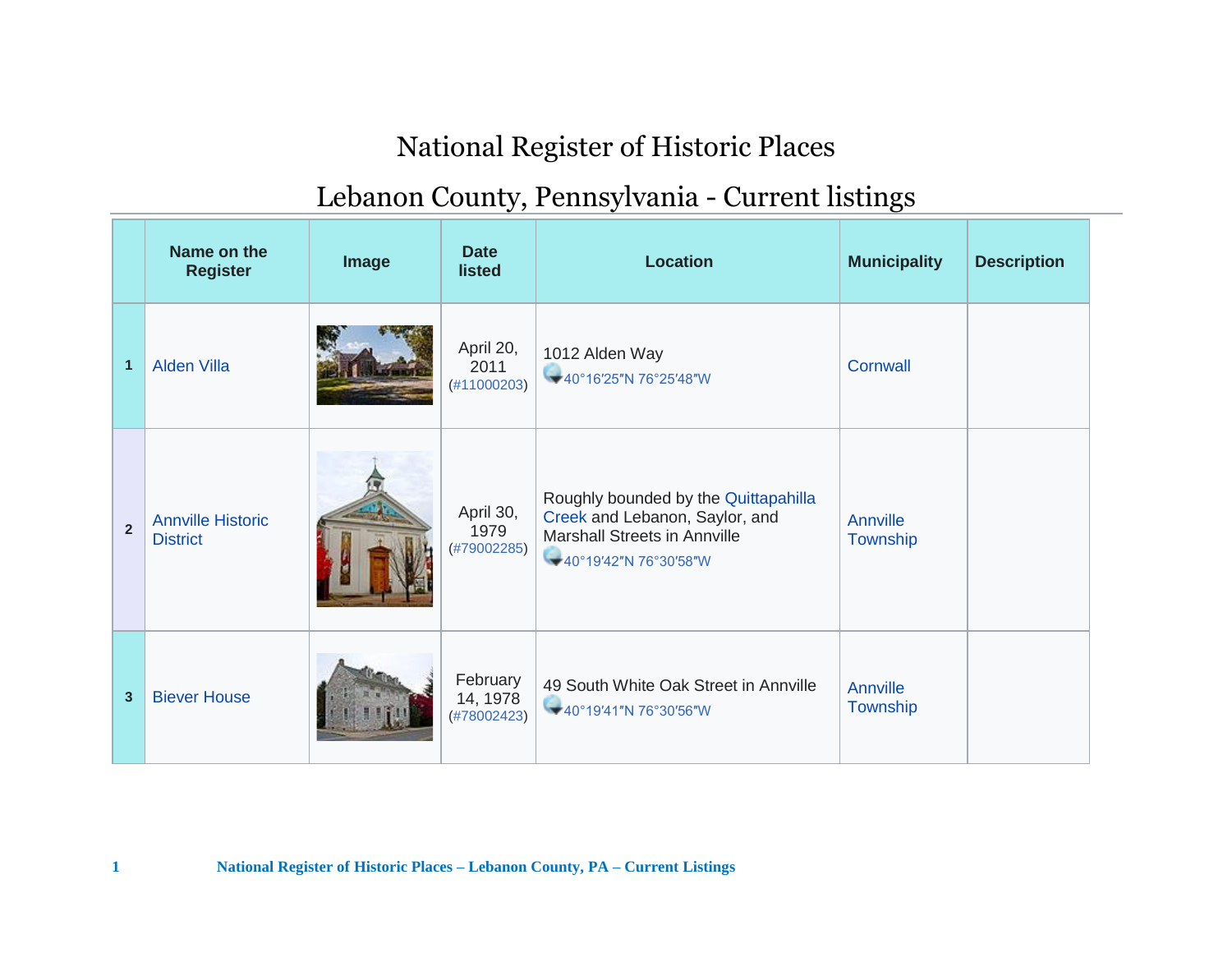|                         | Name on the<br><b>Register</b>                             | Image         | <b>Date</b><br><b>listed</b>           | <b>Location</b>                                                                                             | <b>Municipality</b>                     | <b>Description</b> |
|-------------------------|------------------------------------------------------------|---------------|----------------------------------------|-------------------------------------------------------------------------------------------------------------|-----------------------------------------|--------------------|
| $\overline{\mathbf{4}}$ | <b>Bindnagles</b><br>Evangelical<br><b>Lutheran Church</b> | More images   | July 7,<br>1975<br>(#75001651)         | North of Palmyra at the junction of<br>Legislative Route 38003 and Township<br>330<br>40°20'38"N 76°37'01"W | <b>North</b><br>Londonderry<br>Township |                    |
| 5 <sup>5</sup>          | Bomberger's<br><b>Distillery</b>                           | More images   | <b>June 26,</b><br>1975<br>(#75001649) | 7 miles (11 km) southwest of<br>Newmanstown off Pennsylvania Route<br>501<br>40°16'37"N 76°19'13"W          | Heidelberg<br>Township                  |                    |
| $6\phantom{1}$          | <b>Brendle Farms</b>                                       | $\sim$ $\sim$ | <b>July 24,</b><br>1972<br>(#72001130) | Junction of Pennsylvania<br>Routes 501 and 897<br>40°17'45"N 76°18'12"W                                     | Schaefferstown                          |                    |
| $\overline{7}$          | <b>Chestnut Street Log</b><br><b>House</b>                 |               | November<br>20, 1978<br>(#78002424)    | 1110 Chestnut Street<br>40°20'15"N 76°25'46"W                                                               | Lebanon                                 |                    |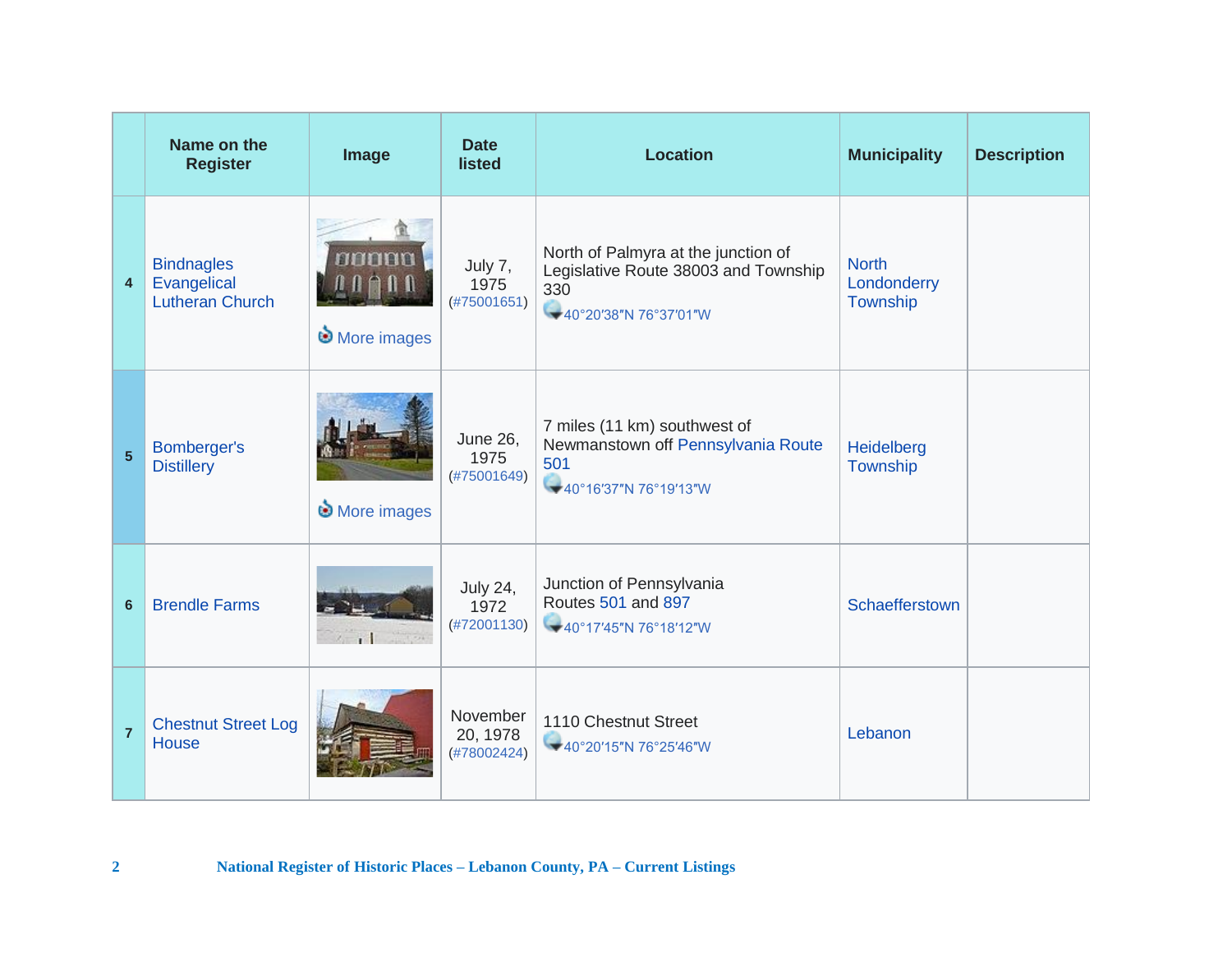|    | Name on the<br><b>Register</b>                           | Image | <b>Date</b><br><b>listed</b>           | <b>Location</b>                                              | <b>Municipality</b>                     | <b>Description</b> |
|----|----------------------------------------------------------|-------|----------------------------------------|--------------------------------------------------------------|-----------------------------------------|--------------------|
| 8  | <b>Colebrook Iron</b><br><b>Master's House</b>           |       | <b>June 28,</b><br>2010<br>(#10000405) | 5200 Elizabethtown Rd.<br>40°14'21"N 76°30'46"W              | <b>South</b><br>Londonderry<br>Township |                    |
| 9  | <b>Cornwall &amp; Lebanon</b><br><b>Railroad Station</b> |       | December<br>4, 1974<br>(#74001790)     | 161 North 8th Street<br>40°20'32"N 76°25'32"W                | Lebanon                                 |                    |
| 10 | <b>Cornwall Iron</b><br><b>Furnace</b>                   |       | November<br>13, 1966<br>(#66000671)    | <b>Rexmont Road and Boyd Street</b><br>40°16'07"N 76°24'27"W | Cornwall                                |                    |
| 11 | <b>Philip Erpff House</b>                                |       | November<br>20, 1979<br>(#79002287)    | <b>South Market Street</b><br>40°17'47"N 76°17'37"W          | Schaefferstown                          |                    |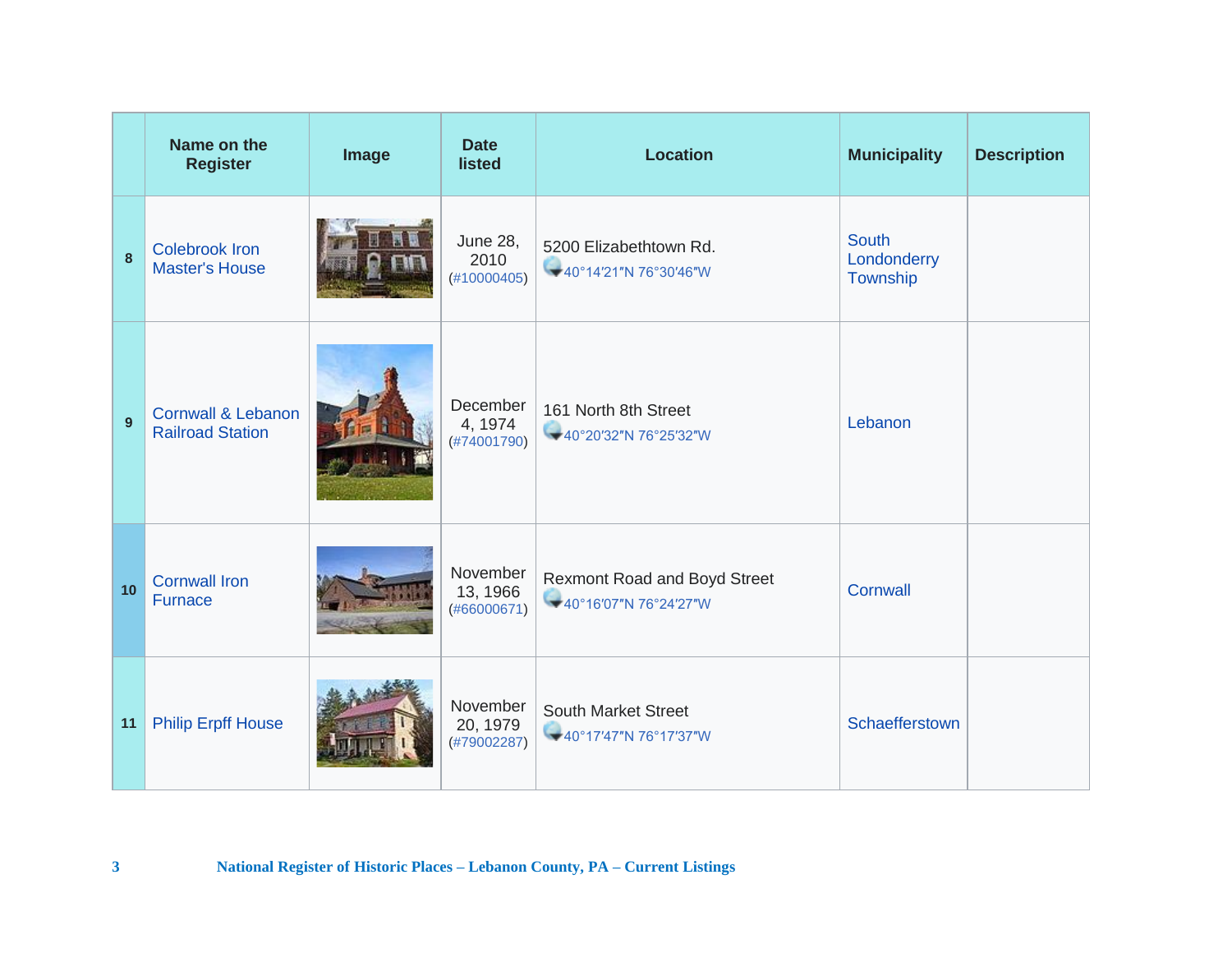|    | Name on the<br><b>Register</b>                | Image               | <b>Date</b><br><b>listed</b>        | <b>Location</b>                                                                 | <b>Municipality</b>               | <b>Description</b> |
|----|-----------------------------------------------|---------------------|-------------------------------------|---------------------------------------------------------------------------------|-----------------------------------|--------------------|
| 12 | <b>Josiah Funck</b><br><b>Mansion</b>         |                     | January<br>31, 1980<br>(#80003545)  | 450 Cumberland Street<br>40°20'22"N 76°25'10"W                                  | Lebanon                           |                    |
| 13 | <b>Gloninger Estate</b>                       |                     | December<br>10, 1980<br>(#80003546) | 2511 West Oak Street, southwest of<br>Lebanon<br>40°19'25"N 76°27'12"W          | <b>North Cornwall</b><br>Township |                    |
| 14 | House of Miller at<br><b>Millbach</b>         |                     | April 23,<br>1973<br>(#73001640)    | Southwest of Newmanstown<br>off Pennsylvania Route 419<br>40°19'49"N 76°14'19"W | <b>Millcreek</b><br>Township      |                    |
| 15 | <b>John Immel House</b>                       | <b>Upload image</b> | April 17,<br>1980<br>(#80003548)    | East of Myerstown on Flanagan Road<br>40°22'08"N 76°16'21"W                     | Jackson<br>Township               |                    |
| 16 | <b>Landis Shoe</b><br><b>Company Building</b> |                     | August 29,<br>1980<br>(#80003550)   | North Chestnut and East Broad Streets<br>40°18'37"N 76°35'50"W                  | Palmyra                           |                    |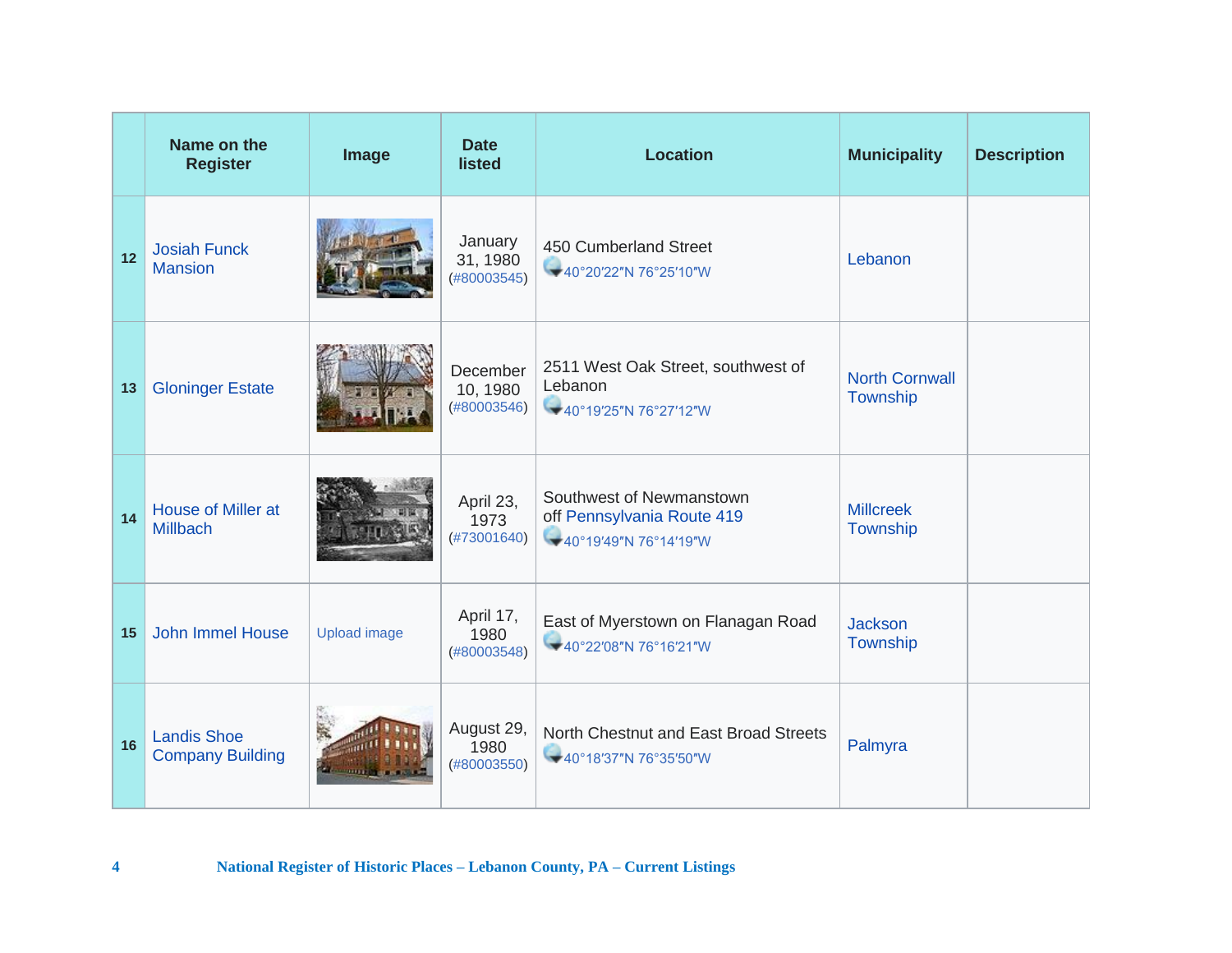|    | Name on the<br><b>Register</b>                                                           | Image       | <b>Date</b><br><b>listed</b>           | <b>Location</b>                                                                                                                                | <b>Municipality</b>                   | <b>Description</b> |
|----|------------------------------------------------------------------------------------------|-------------|----------------------------------------|------------------------------------------------------------------------------------------------------------------------------------------------|---------------------------------------|--------------------|
| 17 | <b>Lebanon Veterans</b><br>Administration<br><b>Hospital Historic</b><br><b>District</b> | More images | <b>July 23,</b><br>2013<br>(#13000539) | 1700 South Lincoln Avenue<br>40°19'04"N 76°23'52"W                                                                                             | South Lebanon<br>Township             |                    |
| 18 | <b>Isaac Meier</b><br>Homestead                                                          |             | April 2,<br>1973<br>(#73001639)        | 5200 South College Street<br>40°22'09"N 76°18'19"W                                                                                             | <b>Myerstown</b>                      |                    |
| 19 | Pennsylvania<br>Chautauqua Historic<br><b>District</b>                                   |             | August 18,<br>2015<br>(#15000535)      | Roughly bounded by State Game<br>Lands, Pennsylvania Route 117, Pinch<br>Rd., and Lancaster and Pennsylvania<br>Aves.<br>40°14'50"N 76°28'18"W | <b>Mount Gretna</b>                   |                    |
| 20 | Mt. Gretna<br>Campmeeting<br><b>Historic District</b>                                    |             | September<br>4, 2012<br>(#12000608)    | Roughly bounded by PA 117, Pinch<br>Rd., Bell Ave., & 1st St. (West Cornwall<br>Township)<br>40°14'56"N 76°28'05"W                             | <b>Mount Gretna</b><br><b>Heights</b> |                    |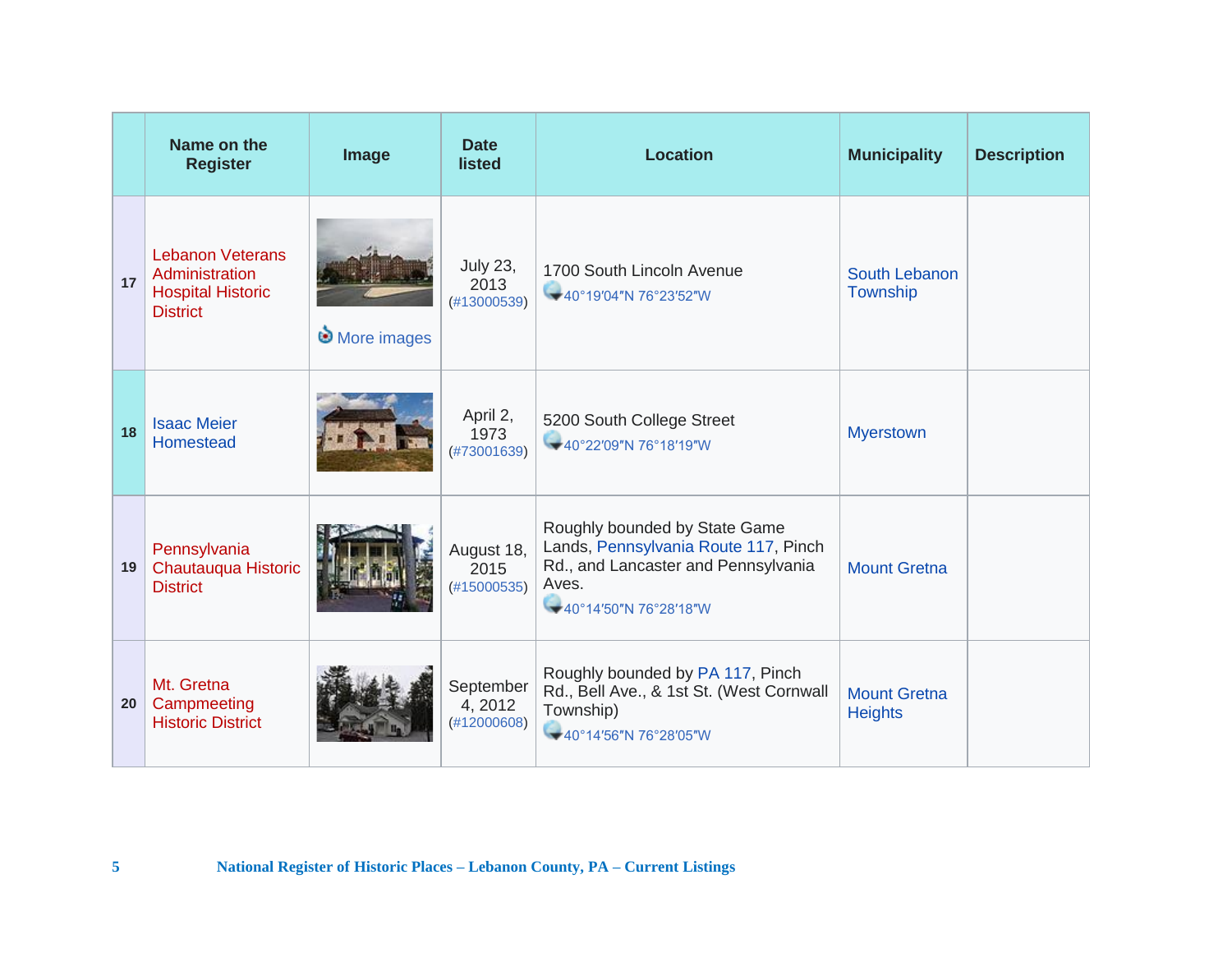|    | Name on the<br><b>Register</b>            | Image       | <b>Date</b><br><b>listed</b>           | <b>Location</b>                                     | <b>Municipality</b> | <b>Description</b> |
|----|-------------------------------------------|-------------|----------------------------------------|-----------------------------------------------------|---------------------|--------------------|
| 21 | <b>Reading Railroad</b><br><b>Station</b> |             | <b>July 17,</b><br>1975<br>(#75001647) | North 8th Street<br>40°20'35"N 76°25'29"W           | Lebanon             |                    |
| 22 | <b>Rex House</b>                          |             | August 11,<br>1980<br>(#80003551)      | <b>North Market Street</b><br>40°17'53"N 76°17'36"W | Schaefferstown      |                    |
| 23 | St. Lukes Episcopal<br>Church             | More images | September<br>4, 1974<br>(#74001791)    | 6th and Chestnut Streets<br>40°20'17"N 76°25'16"W   | Lebanon             |                    |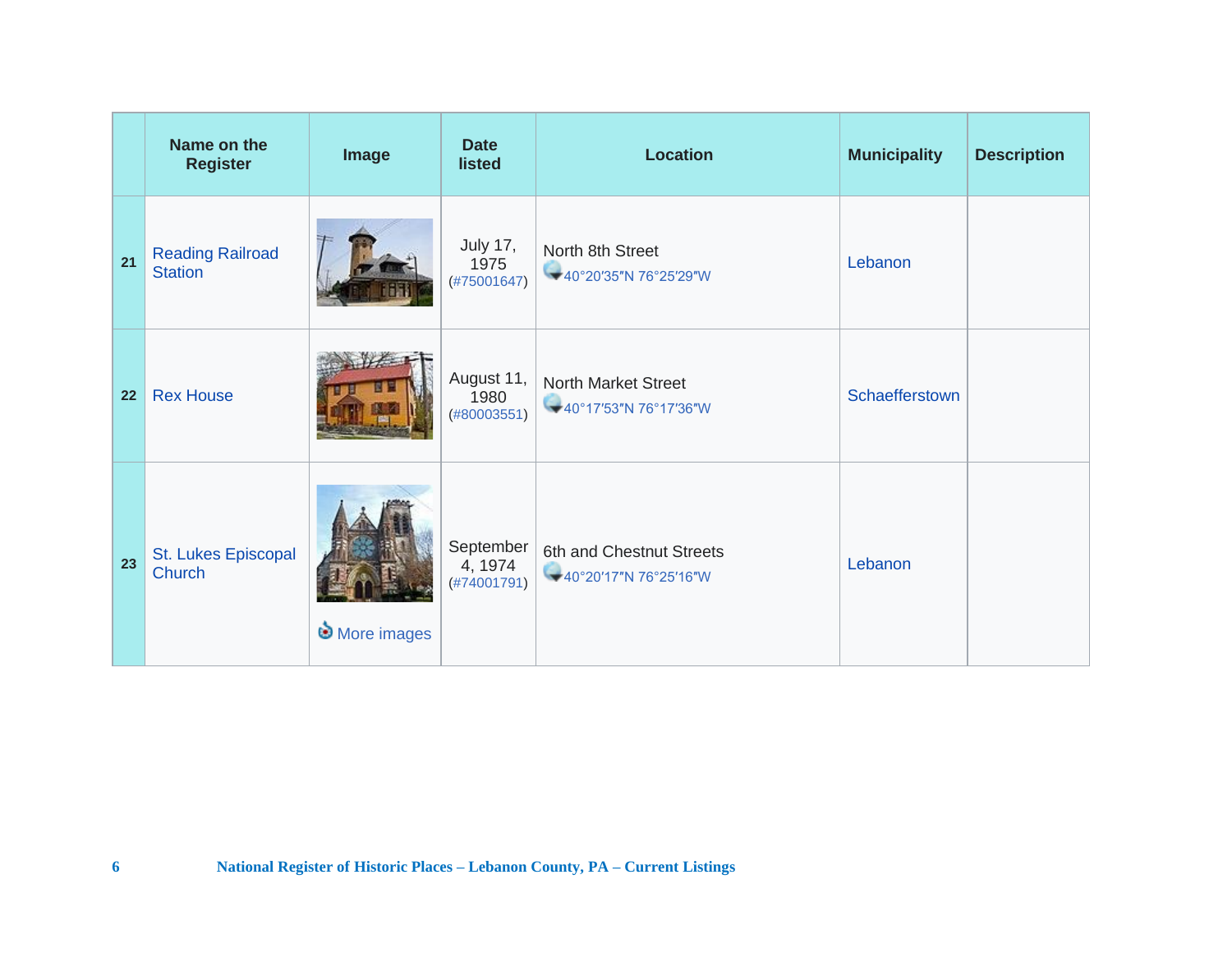|    | Name on the<br><b>Register</b>              | Image | <b>Date</b><br><b>listed</b>           | <b>Location</b>                                               | <b>Municipality</b>                     | <b>Description</b> |
|----|---------------------------------------------|-------|----------------------------------------|---------------------------------------------------------------|-----------------------------------------|--------------------|
| 24 | <b>Salem Evangelical</b><br>Lutheran Church |       | <b>June 28,</b><br>2010<br>(#10000402) | 119 N Eighth St.<br>40°20'28"N 76°25'31"W                     | Lebanon                                 |                    |
| 25 | <b>Schaeffer House</b>                      |       | <b>July 25,</b><br>2011<br>(#11000630) | 213 S. Carpenter St.<br>40°17'47"N 76°18'01"W                 | Schaefferstown                          |                    |
| 26 | Dr. B. Stauffer<br>House                    |       | <b>June 22,</b><br>1979<br>(#79002286) | 192 West Main Street in Campbelltown<br>40°16'37"N 76°35'28"W | <b>South</b><br>Londonderry<br>Township |                    |
| 27 | <b>Tabor Reformed</b><br><b>Church</b>      |       | <b>June 27,</b><br>1980<br>(#80003547) | 10th and Walnut Streets<br>40°20'13"N 76°25'39"W              | Lebanon                                 |                    |